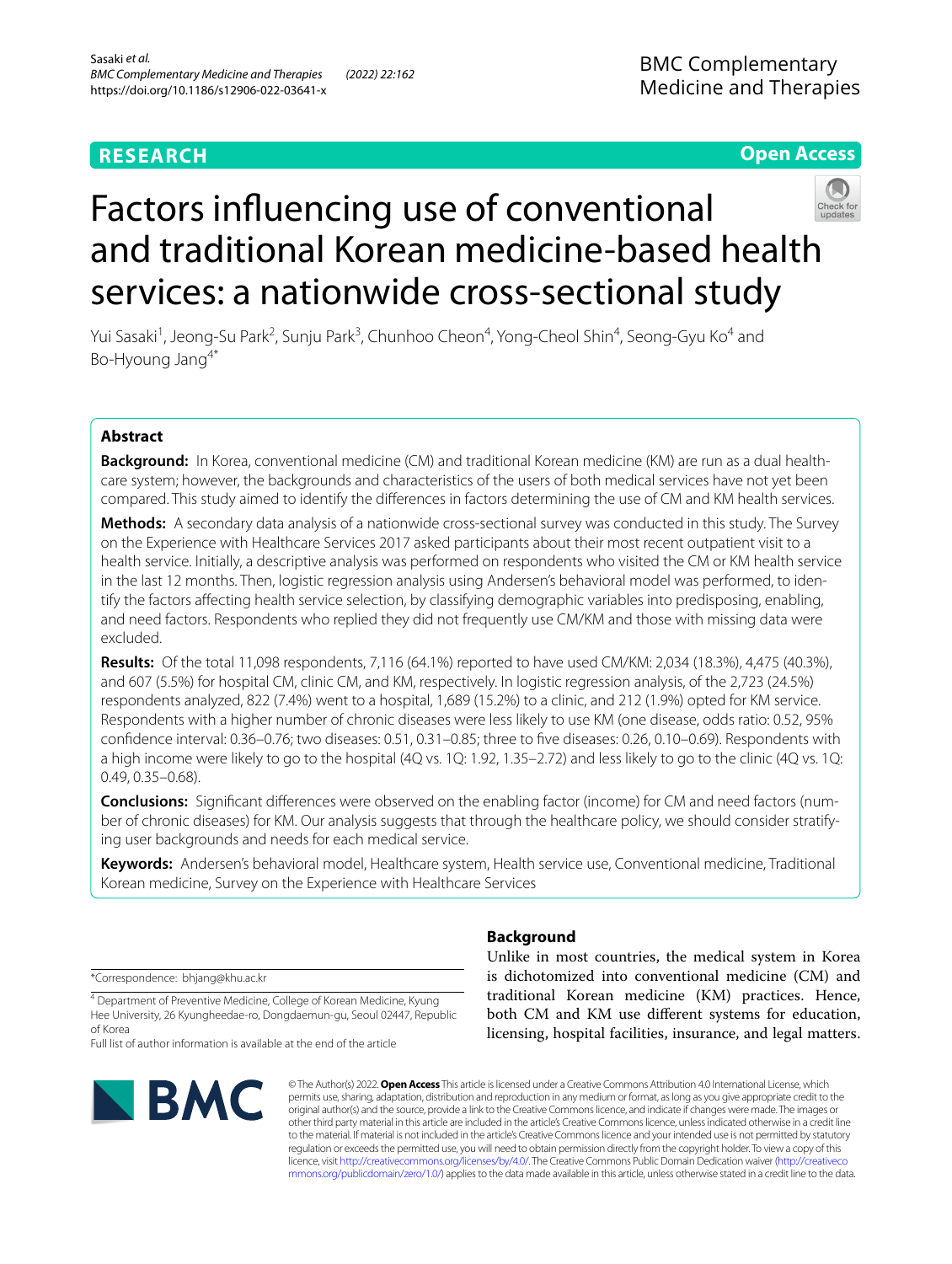Therefore, patients in Korea can choose between two medical services.

The KM system provides services such as herbal medicine, acupuncture, cupping, and heat therapy under the national health insurance (NHI) system. A 2017 survey among Korean citizens revealed that 73.8% of the respondents had used KM [[1\]](#page-6-0). Among them, 90.2%, 53%, and 49.1% had received acupuncture, cupping, and moxibustion treatments, respectively [[1](#page-6-0)]. In 2017, the total medical fees associated with outpatient KM services totaled 2.286 trillion Korean won (KRW), and 103 million requests for KM services were made, accounting for 5.1% and 7.4% of all outpatient fees and requests, respectively  $[2]$  $[2]$  $[2]$ . These statistics indicate that people in Korea widely used KM. Previous studies have reported an association between the use of KM services and demographic factors such as gender, age, residence area, and household income [[3–](#page-6-2)[5\]](#page-6-3). However, to the best of our knowledge, no previous study has compared factors infuencing the use of CM and KM. Therefore, this study aimed to clarify the factors infuencing the use of each medical service, which can support the development of healthcare policies.

The Survey on the Experience with Healthcare conducted by the Ministry of Health and Welfare (MOHW) and Korea Institute for Health and Social Afairs (KIHASA) was conducted in 2017. Because the nationwide survey is for the general population rather than patients, the respective characteristics of CM and KM use can be compared. Therefore, this study aimed  $(1)$  to describe the frequency (%) of using CM- and KM-based services and (2) to clarify the factors associated with their use. To select these factors, Andersen's behavioral model, which has been widely used to analyze factors infuencing medical services, was applied as described in a previous study [[6\]](#page-7-0).

## **Methods**

## **Study design**

This study was designed as a secondary analysis of the population-based data from the Survey on the Experience with Healthcare Services 2017, a nationwide crosssectional survey.

## **Data source**

During the second half of 2017, the MOHW and KIHASA replaced a cross-sectional patient survey that had been used for several decades with the newly formed "Survey on the Experience with Healthcare." This new survey primarily aimed to identify the disease and disability prevalence and actual use of medical services and to provide a basis for establishing a standard healthcare policy  $[7]$  $[7]$ . The survey addressed the following issues: medical services, healthcare experiences (services provided by physicians, nurses, and medical facilities and safety and waiting time), satisfaction levels of out- and inpatients, healthcare system perceptions, and health status.

The survey was conducted by a trained investigator via face-to-face interviews of household members aged $\geq$ 15 years. Regarding the sampling method, 5,000 households were selected as samples from the Population and Housing Census  $[8]$  $[8]$ ; namely, the total target population size was 19,475,340 households (42,798,956 individuals) [\[7\]](#page-7-1).

## **Sampling procedure**

Of the 11,098 total survey respondents, 8,057 (72.6%) had visited any healthcare service (hospital, clinic, KM hospital/clinic, dental, public health, and others) as an outpatient between January 2017 and the time of the survey, whereas 3,041 (27.4%) had not used such services. Respondents recalled their most recent visit to a healthcare service during the survey period. Initially, 7,116 respondents who visited a hospital, clinic, or KM were included in the descriptive analysis and comparison of results, excluding those who visited for dental (754), public health (113), and other (74) concerns. The definition of each healthcare facility is provided in Supplementary Table [1](#page-6-4) [[7\]](#page-7-1). Given that the survey included questions about the health service usage in the last 12 months, respondents who happened to use CM or KM by chance were also included. However, they should have been excluded as much as possible to identify the specifc factors of each health service. Therefore, the present study only included respondents who have been using healthcare services frequently (repeat users in the same medical facility) in the logistic regression analysis. Respondents with missing data for Andersen's behavioral model were excluded (Supplementary Fig. [1](#page-6-4)).

#### **Dependent variables in the logistic regression analysis**

The use of CM or KM healthcare services (yes/no) since January 2017 was set as a dichotomous-dependent variable.

## **Independent variable in the logistic regression analysis**

Andersen's behavioral models of predisposing, enabling, and need factors were used in our logistic regression analysis (enter method; Table [1](#page-2-0)). This behavioral model was initially developed in 1968 to describe factors associated with the use of health services [\[6](#page-7-0)]. *Predisposing factors* included gender, age, educational level, and occupation; *enabling factors* included the monthly household income, area of residence, and health insurance type; and *need factors* included the number of chronic diseases and general health status.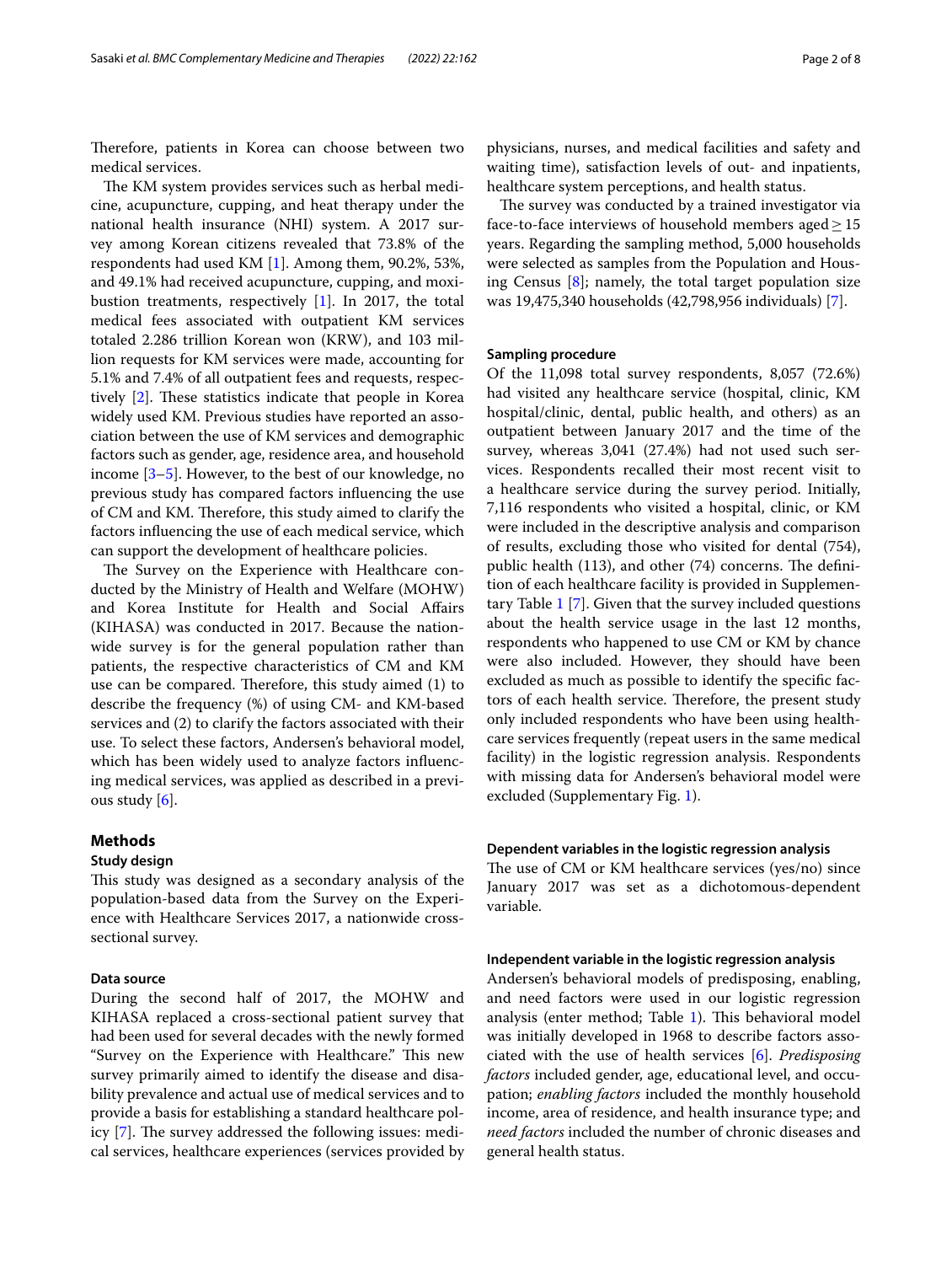#### <span id="page-2-0"></span>**Table 1** Defnition of independent variables

| <b>Factors</b>              | Variable name              | Subcategory                                                                                                                                                                              |  |
|-----------------------------|----------------------------|------------------------------------------------------------------------------------------------------------------------------------------------------------------------------------------|--|
| <b>Predisposing factors</b> | Gender                     | male/female                                                                                                                                                                              |  |
|                             | Age                        | $<$ 30's/40's/50's/60's/ $>$ 70's                                                                                                                                                        |  |
|                             | Education completed        | elementary ( $\leq$ 6y)/middle-high (7-12y)/university ( $\geq$ 12y)                                                                                                                     |  |
|                             | Occupation                 | office workers/self-employed, employer/housewives/<br>students/unemployed/others                                                                                                         |  |
| <b>Enabling factors</b>     | Household income (monthly) | Quartile 1; lowest (KRW $<$ 1,500,000)/<br>Quartile 2 (KRW 1,500,000 $\leq$ - < 3,500,000)/<br>Quartile 3 (KRW 3,500,000 < $-$ < 5,500,000)/<br>Quartile 4; highest (KRW $> 5,500,000$ ) |  |
|                             | Area of residence          | urban/rural                                                                                                                                                                              |  |
|                             | Health insurance type      | national health insurance/medical aid                                                                                                                                                    |  |
| <b>Need factors</b>         | No. of chronic diseases a  | 0/1/2 > 3                                                                                                                                                                                |  |
|                             | General health status      | very good/good/acceptable/poor/very poor                                                                                                                                                 |  |

*Abbreviations*: *KRW* Korean Won

a<br>
a hypertension/diabetes/hyperlipidemia/arthropathies/tuberculosis/ischemic heart disease/cerebrovascular disease/others

## **Statistical analysis**

The present comparative analysis of healthcare service use was performed in three stages. First, a descriptive analysis was performed to determine the frequency (%) of distributions using chi-squared tests, followed by a descriptive analysis to determine the reason for using CM/KM healthcare services. Next, logistic regression analysis was used to identify factors influencing their use, including predisposing factors, enabling factors, and need factors. The results are reported as odds ratios (ORs) with 95% confidence intervals (CIs) relative to the first subgroup as a reference. All statistical analyses were conducted using the Statistical Package for the Social Sciences version 25.0 (IBM Corp, Armonk, NY, USA). A *p*-value of < 0.05 was considered statistically significant.

## **Results**

## **Demographics**

Of the total 7,116 respondents who visited the CM or KM health service in the last 12 months: 2,034 for hospital CM, 4,475 for clinic CM, and 607 for KM, respectively. Table [2](#page-3-0) presents the demographic characteristics of the respondents stratified by CM and KM. Of the total 7,116 respondents, 57.4% were women, 55.4% completed middle-high (7–12 years) educational level, 70.8% resided in urban areas, and 97.2% were under the NHI. The highest rate of respondents' ages in each healthcare facility was as follows: hospital, 60–69 years (23.2%); clinic,  $\leq$  39 years (28.5%); and KM, 50–59 years (26.2%). Regarding occupation, 3–10 of all healthcare users were office workers. The household income was presented by quartile; 52.4% of all respondents had missing values, and approximately 16% of all healthcare users were in Quartile 2.

## **Reasons cited for healthcare service utilization**

The reason for using a certain healthcare service was also asked in the survey, with accessibility, kindness, efectiveness, reputation/recommendation, cost, frequency of utilization, and others (multiple answers) as options. Results of descriptive statistics were presented to identify diferences in their reasons for choosing CM and KM. The following reasons were most commonly cited for the use of each type of healthcare service: reputation/recommendation for hospital facilities (749 [36.8%] of 2,034 respondents); access to a clinic  $(2,050 \; [45.8\%]$  of 4,475); effectiveness for KM services  $(264 \; [43.5\%]$  of 607). The second most common reasons were: frequency of utilization for a hospital (624 [30.7%] of 2,034) and clinic (1,404 [31.4%] of 4,475), as well as access to a KM (202 [33.3%] of 607) (Fig. [1\)](#page-4-0).

## **Factors infuencing the use of CM and KM**

Of the total 2,723 respondents who replied "frequently using," 822/2,034 (40.4%), 1,689/4,475 (37.7%), and 212/607 (34.9%) went for a hospital, clinic, and opted for KM, respectively. Table [3](#page-5-0) compares the results of logistical regression analyses by hospital, clinic, and KM use. In the clinic group, the use signifcantly decreased in respondents aged ≥ 60 years (OR, 0.68; 95% CI, 0.47– 0.97 for 60–69; and OR, 0.64; 95% CI, 0.42–0.97 > 70 years) and in those who had completed education (OR,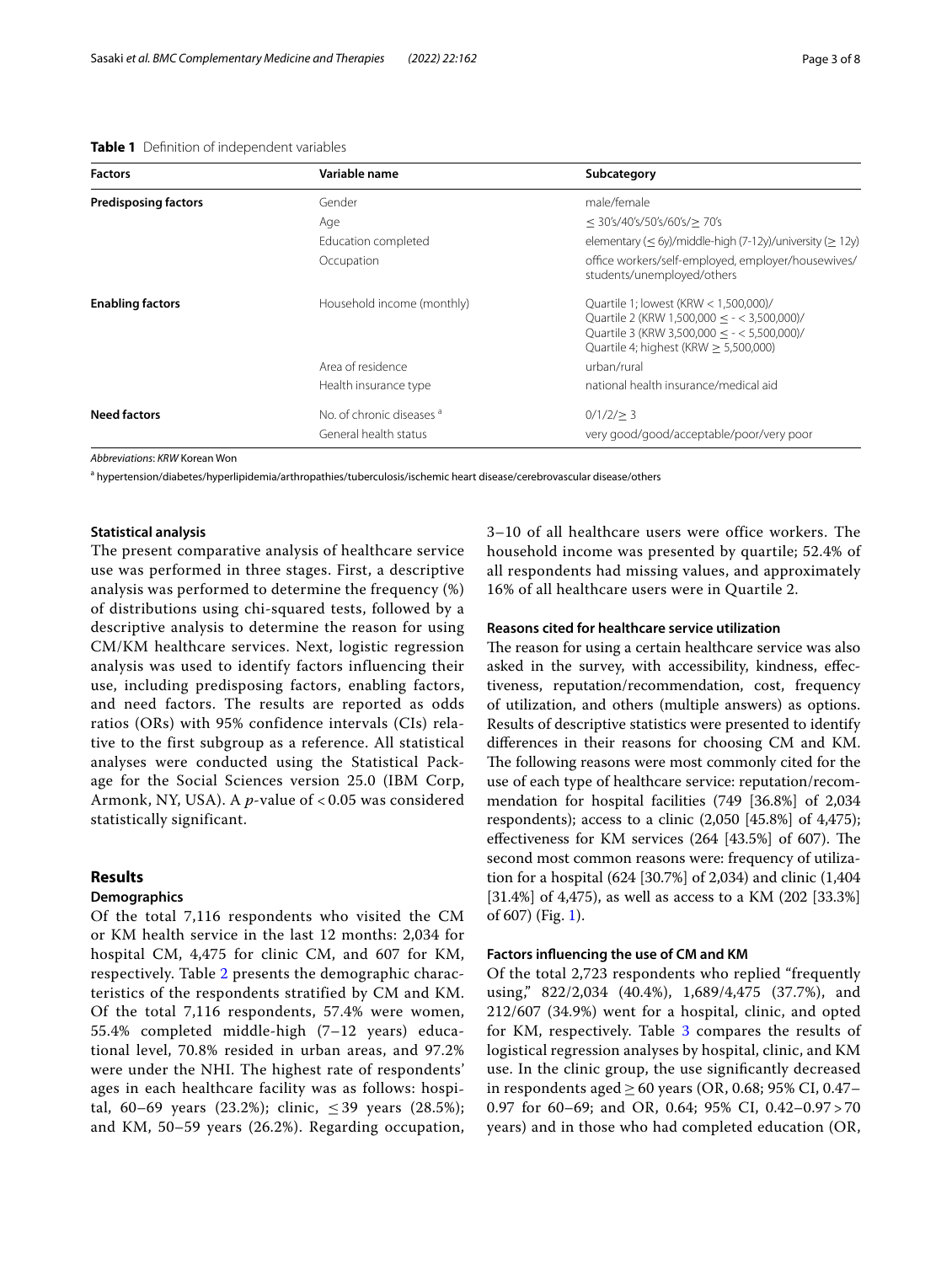| <b>Characteristics</b>             | n (%)                       |                         |                       |                        | p-value <sup>a</sup> |
|------------------------------------|-----------------------------|-------------------------|-----------------------|------------------------|----------------------|
|                                    | <b>Total</b><br>$(n=7,116)$ | Hospital<br>$(n=2,034)$ | Clinic<br>$(n=4,475)$ | <b>KM</b><br>$(n=607)$ |                      |
| Gender                             |                             |                         |                       |                        | < 0.0001             |
| Male                               | 3,030 (42.6)                | 932 (45.8)              | 1,872 (41.8)          | 226 (37.2)             |                      |
| Female                             | 4,086 (57.4)                | 1,102 (54.2)            | 2,603 (58.2)          | 381 (62.8)             |                      |
| Age                                |                             |                         |                       |                        | < 0.0001             |
| $\leq$ 39                          | 1,747 (24.5)                | 392 (19.3)              | 1,275 (28.5)          | 80 (13.2)              |                      |
| $40 - 49$                          | 1,101(15.5)                 | 270 (13.3)              | 727 (16.2)            | 104(17.1)              |                      |
| $50 - 59$                          | 1,633 (22.9)                | 461 (22.7)              | 1,013 (22.6)          | 159 (26.2)             |                      |
| $60 - 69$                          | 1,381 (19.4)                | 472 (23.2)              | 754 (16.8)            | 155 (25.5)             |                      |
| $\geq 70$                          | 1,254 (17.7)                | 439 (21.6)              | 706 (15.8)            | 109 (18.0)             |                      |
| <b>Education completed</b>         |                             |                         |                       |                        | < 0.0001             |
| Elementary ( $\leq$ 6y)            | 1,034 (14.5)                | 337 (16.6)              | 626 (14.0)            | 71 (11.7)              |                      |
| Middle-High (7-12y)                | 3,941 (55.4)                | 1,141(56.1)             | 2,432 (54.3)          | 368 (60.6)             |                      |
| University ( $\geq$ 12y)           | 2,141 (30.1)                | 556 (27.3)              | 1,417(31.7)           | 168 (27.7)             |                      |
| Occupation <sup>b</sup>            |                             |                         |                       |                        | < 0.0001             |
| <b>Office workers</b>              | 2,444 (34.4)                | 638 (31.4)              | 1,599 (35.8)          | 207 (34.1)             |                      |
| Self-employed, Employer            | 1,322 (18.6)                | 392 (19.3)              | 804 (18.0)            | 126 (20.8)             |                      |
| <b>Housewives</b>                  | 1,904 (26.8)                | 533 (26.2)              | 1,176 (26.3)          | 195 (32.1)             |                      |
| <b>Students</b>                    | 503 (7.1)                   | 96 (4.7)                | 399 (8.9)             | 8(1.3)                 |                      |
| Unemployed                         | 757 (10.7)                  | 296 (14.6)              | 400 (9.0)             | 61(10.0)               |                      |
| <b>Others</b>                      | 172(2.4)                    | 75 (3.7)                | 87(1.9)               | 10(1.6)                |                      |
| <b>Missing</b>                     | 14(0.4)                     | 4(0.4)                  | 10(0.4)               | $\overline{0}$         |                      |
| Household income $c$               |                             |                         |                       |                        | 0.002                |
| <b>Ouartile 1</b>                  | 866 (12.2)                  | 281 (13.8)              | 517 (11.6)            | 68 (11.2)              |                      |
| Quartile 2                         | 1,189 (16.7)                | 334 (16.4)              | 755 (16.9)            | 100(16.5)              |                      |
| Quartile 3                         | 870 (12.2)                  | 253 (12.4)              | 558 (12.5)            | 59 (9.7)               |                      |
| Quartile 4                         | 458 (6.4)                   | 163(8.0)                | 245 (5.5)             | 50(8.2)                |                      |
| <b>Missing</b>                     | 3,733 (52.4)                | 1,003 (49.3)            | 2,400 (53.6)          | 330 (54.4)             |                      |
| Area of residence                  |                             |                         |                       |                        | 0.276                |
| Urban                              | 5,040 (70.8)                | 1,449 (71.2)            | 3,146 (70.3)          | 445 (73.3)             |                      |
| Rural                              | 2,076 (29.2)                | 585 (28.8)              | 1,329 (29.7)          | 162 (26.7)             |                      |
| Health insurance type <sup>d</sup> |                             |                         |                       |                        | < 0.0001             |
| <b>NHI</b>                         | 6,916 (97.2)                | 1,940 (95.4)            | 4,378 (97.8)          | 598 (98.5)             |                      |
| <b>Medical aid</b>                 | 181(2.5)                    | 86 (4.2)                | 88(2.0)               | 7(1.2)                 |                      |
| Missing                            | 19(0.3)                     | 8(0.4)                  | 9(0.2)                | 2(0.3)                 |                      |

<span id="page-3-0"></span>**Table 2** Demographic characteristics by healthcare services ( $n = 7,116$ )

*Abbreviations: KM* Korean Medicine, *NHI* national health insurance

<sup>a</sup> Statistical analysis: Chi-square test was used to compare categorical variable (*p*-value < 0.05)

<sup>b</sup> 0.2% of data missing

<sup>c</sup> 51.8% of data missing

<sup>d</sup> 0.3% of data missing

0.61; 95% CI, 0.46–0.81 for 7–12 years; and OR, 0.67; 95% CI, 0.47–0.95 for  $\geq$  12 years). The analysis yielded a higher OR for hospital use (OR, 1.40; 95% CI, 1.02– 1.90 in Quartile 3 and OR, 1.92; 95% CI, 1.35–2.72 in Quartile 4) among high-income respondents than lowincome respondents, whereas, this association was not observed in those using the clinic (except in Quartile 4: OR, 0.49; 95% CI, 0.35–0.68) and KM services. In both CM (hospital) and KM groups, the ORs increased as the general health status worsened, whereas in the KM group, the use signifcantly decreased as the number of chronic diseases increased (OR, 0.52; 95% CI, 0.36– 0.77 for 1 disease; OR, 0.51; 95% CI, 0.31–0.85 for 2; and OR, 0.26; 95% CI, 0.10–0.69 for 3–5 diseases). No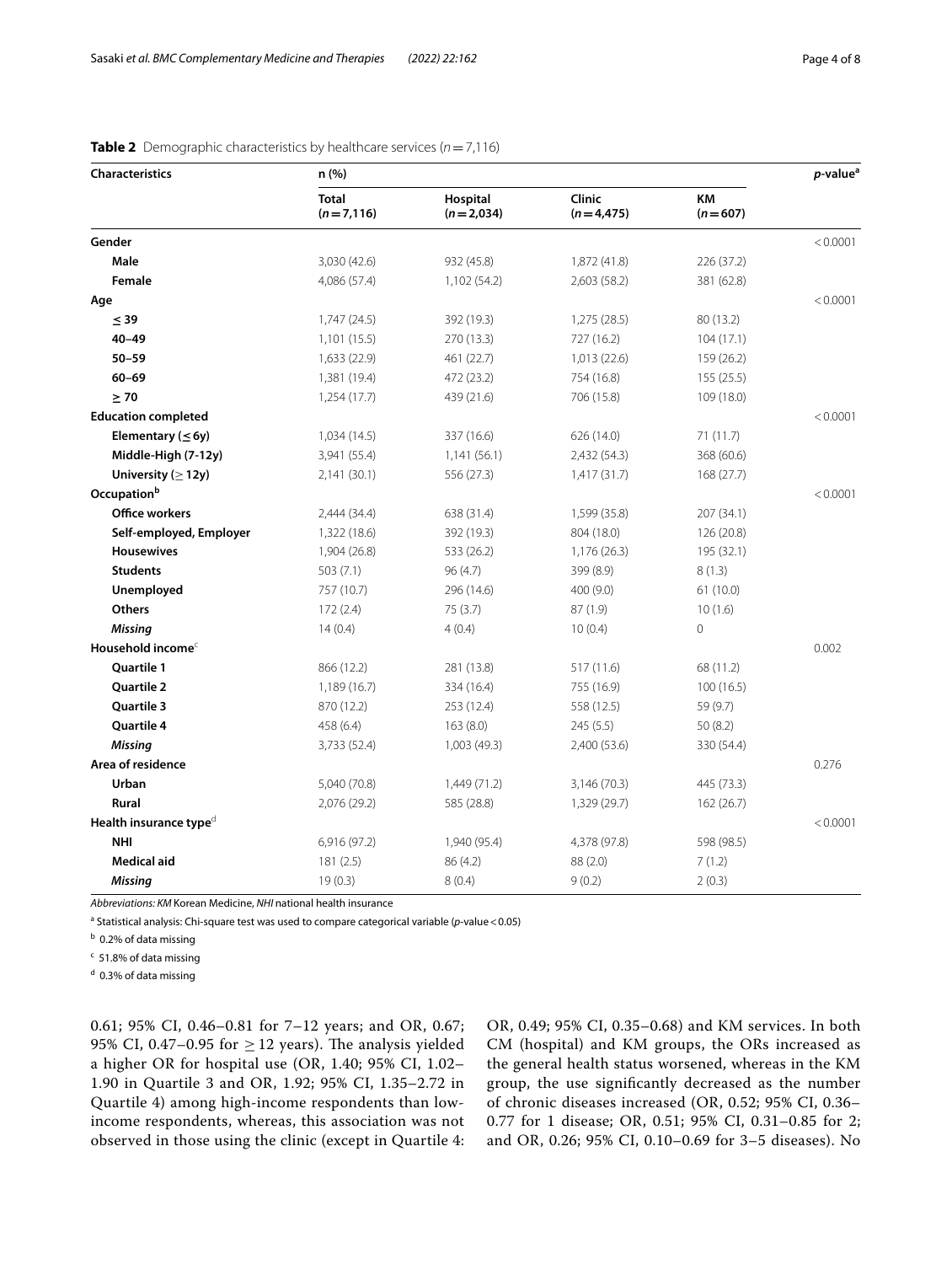

<span id="page-4-0"></span>signifcant diferences in gender, occupation, and area of residence were observed among the groups.

## **Discussion**

This secondary analysis of data from the Survey on the Experience with Healthcare investigated the use of healthcare services in Korea and the factors infuencing the behaviors via descriptive statistics and logistic regression. An analysis of 2,723 respondents who regularly used CM and KM demonstrated signifcant diferences in factors infuencing the use of CM and KM.

In our descriptive analysis, women aged>50 who lived in urban areas accounted for more than half of the respondents in both CM and KM groups. These results were largely consistent with previous studies [[3](#page-6-2)[–5](#page-6-3), [9](#page-7-3)]. However, the logistic regression analysis showed that high income was not associated with the use of KM, unlike in a previous study  $[5]$  $[5]$ ; in addition, a negative association was observed between the number of chronic diseases and KM use. A previous cross-sectional study of Korean inpatients reported that 79.0% (334/423) of those with multiple chronic diseases used complementary and alternative medicine (CAM) with CM; of these, 91.3% reported having used KM [[10](#page-7-4)]. A comparison of our fndings and those of previous studies indicate the presence of various contradictions, such as the characteristics of KM users [\[4](#page-6-5), [5,](#page-6-3) [10](#page-7-4)].

The above-described contradictions may be attributed to the methodology, particularly sample selection. Our inclusion criteria included only respondents who frequently used the same medical facility. A 2017 survey of KM uses that particularly targeted outpatients demonstrated that 26.4%, 30.7%, 19.4%, and 23.5% of

the respondents had used services 1–3, 4–7, 8–12, and  $\geq$  13 times, respectively, in the past 12 months (mean: 11.6 times). Additionally, 93.3% replied that they had sought KM services to treat an illness  $[11]$  $[11]$ . These results imply the following motivations of KM service use: (1) acute disease, (2) chronic disease requiring a long treatment period, and (3) continued treatment for purposes other than the treatment of a primary disease. A survey that compared the provision for CAM based on medical providers reported that 26.7%, 29.6%, and 38.3% cited acute illness, long-term illness, and improved well-being, respectively, as their reasons for KM use, whereas 35.1%, 30.0%, and 27.7% cited these factors, respectively, as their reasons for CM use [[12](#page-7-6)]. The Survey on the Experience with Healthcare Services did not consider whether respondents received medical treatment covered by the NHI. In our study, although KM users most commonly cited efectiveness as the reason for opting for KM (Fig. [1](#page-4-0)), determining whether this reason was for disease treatment or wellbeing improvement is impossible. If KM users reported efectiveness in terms of well-being improvement, the number of chronic diseases was possibly low because they were not aimed at disease treatment. Users who frequently use KM services tend to choose KM over CM from the perspective of prevention rather than treatment.

CM users showed diferent results for the hospital- and clinic-groups. Our study indicates that people aged>60, highly educated, and high income were statistically less likely to visit the clinic. These results were largely consistent with those of a previous study of factors that indicated that patients were more likely to visit the hospital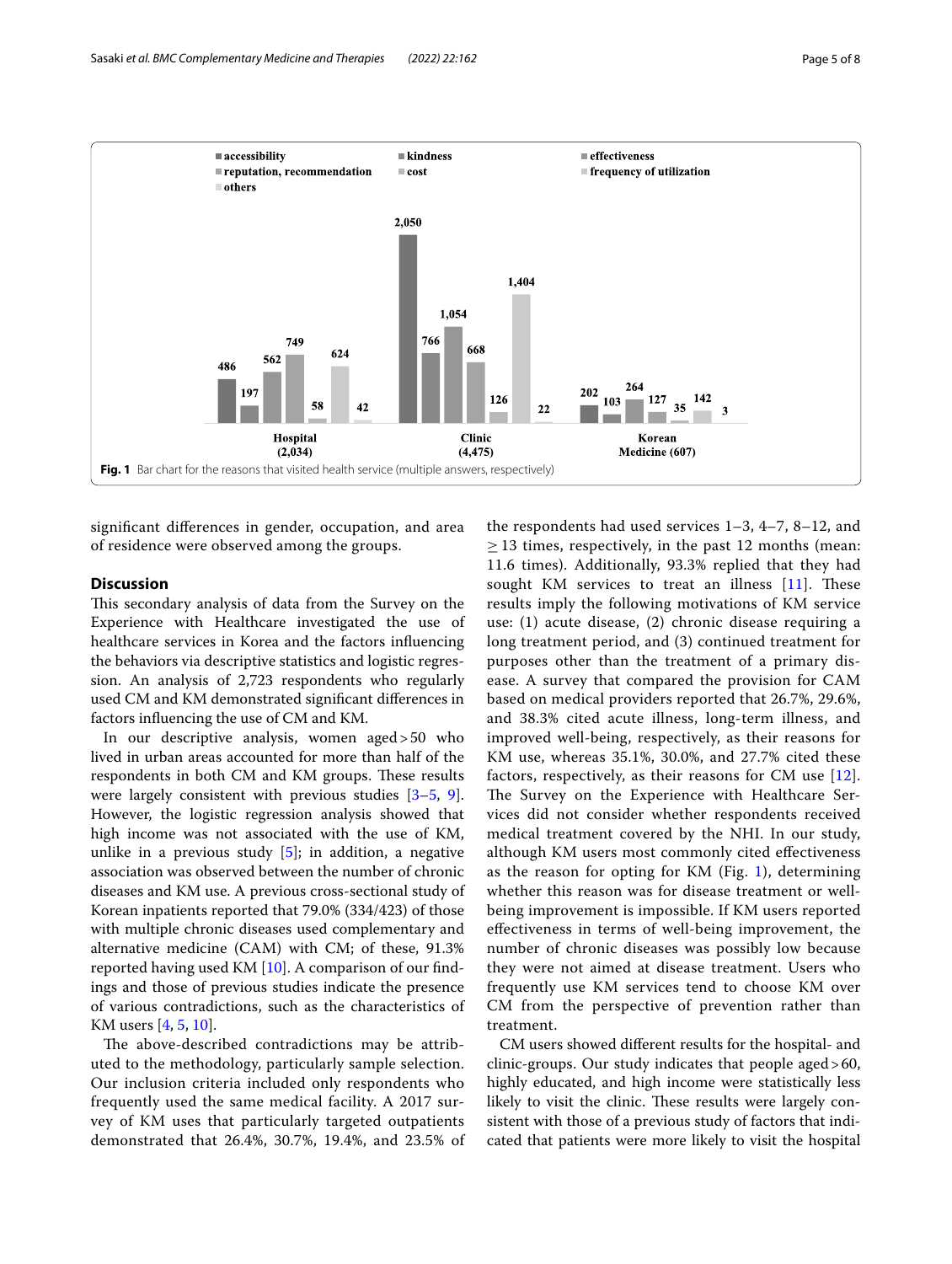| <b>Variables</b>                                   | OR (95% CI) <sup>a</sup> |                        |                     |  |
|----------------------------------------------------|--------------------------|------------------------|---------------------|--|
|                                                    | Hospital ( $n = 822$ )   | Clinic ( $n = 1,689$ ) | $KM (n = 212)$      |  |
| Gender (Ref: Male)                                 |                          |                        |                     |  |
| Female                                             | $0.91(0.72 - 1.14)$      | $1.05(0.81 - 1.25)$    | $1.30(0.90 - 1.87)$ |  |
| Age (Ref: $\leq$ 39)                               |                          |                        |                     |  |
| $40 - 49$                                          | $0.78(0.53 - 1.12)$      | $1.30(0.92 - 1.84)$    | $0.86(0.48 - 1.54)$ |  |
| $50 - 59$                                          | $1.01 (0.71 - 1.44)$     | $1.07(0.77 - 1.48)$    | $0.78(0.44 - 1.39)$ |  |
| $60 - 69$                                          | $1.39(0.94 - 2.05)$      | $0.68(0.47 - 0.97)$    | $1.32(0.71 - 2.45)$ |  |
| $\geq 70$                                          | $1.50(0.95 - 2.35)$      | $0.64(0.42 - 0.97)$    | $1.30(0.62 - 2.71)$ |  |
| Education completed (Ref: Elementary ( $\leq$ 6y)) |                          |                        |                     |  |
| Middle High (7-12y)                                | 1.43 (1.07–1.92)         | $0.61(0.46 - 0.81)$    | 1.71 (1.02-2.88)    |  |
| University ( $\geq$ 12y)                           | $1.28(0.88 - 1.85)$      | $0.67(0.47-0.95)$      | $1.78(0.93 - 3.40)$ |  |
| <b>Occupation (Ref: Office workers)</b>            |                          |                        |                     |  |
| Self-employed, Employer                            | $0.82(0.65 - 1.03)$      | $1.14(0.92 - 1.42)$    | $1.14(0.77 - 1.67)$ |  |
| <b>Housewives</b>                                  | $0.79(0.56 - 1.11)$      | $1.30(0.95 - 1.79)$    | $0.84(0.48 - 1.48)$ |  |
| <b>Students</b>                                    | $0.96(0.25 - 3.68)$      | $1.57(0.41 - 5.96)$    |                     |  |
| Unemployed                                         | $0.99(0.74 - 1.35)$      | $0.97(0.72 - 1.29)$    | $1.09(0.65 - 1.84)$ |  |
| <b>Others</b>                                      | $1.49(0.86 - 2.60)$      | $0.63(0.37 - 1.08)$    | $1.31(0.52 - 3.28)$ |  |
| Household income (Ref: Quartile 1)                 |                          |                        |                     |  |
| Quartile 2                                         | $1.14(0.87 - 1.49)$      | $0.90(0.70 - 1.16)$    | $0.94(0.60 - 1.46)$ |  |
| Quartile 3                                         | $1.40(1.02 - 1.90)$      | $0.79(0.59 - 1.05)$    | $0.82(0.48 - 1.39)$ |  |
| Quartile 4                                         | $1.92(1.35 - 2.72)$      | $0.49(0.35 - 0.68)$    | $1.44(0.82 - 2.53)$ |  |
| Area of residence (Ref: Urban)                     |                          |                        |                     |  |
| <b>Rural</b>                                       | $0.84(0.68 - 1.02)$      | $1.19(0.98 - 1.44)$    | $0.97(0.69 - 1.37)$ |  |
| Health insurance type (Ref: NHI)                   |                          |                        |                     |  |
| <b>Medical Aid</b>                                 | $1.94(1.23 - 3.05)$      | $0.68(0.44 - 1.07)$    | $0.26(0.06 - 1.09)$ |  |
| No. of chronic diseases <sup>b</sup> (Ref: 0)      |                          |                        |                     |  |
| 1                                                  | $1.20(0.96 - 1.50)$      | $1.05(0.85 - 1.29)$    | $0.52(0.36 - 0.76)$ |  |
| $\overline{2}$                                     | $1.12(0.83 - 1.51)$      | $1.13(0.85 - 1.49)$    | $0.51(0.31 - 0.85)$ |  |
| $3 - 5$                                            | $1.49(0.98 - 2.27)$      | $0.98(0.65 - 1.48)$    | $0.26(0.10 - 0.69)$ |  |
| General health status (Ref: Very Good)             |                          |                        |                     |  |
| Good                                               | $1.10(0.76 - 1.60)$      | $0.79(0.55 - 1.11)$    | $1.74(0.85 - 3.54)$ |  |
| Acceptable                                         | $1.23(0.83 - 1.83)$      | $0.64(0.44 - 0.92)$    | $2.44(1.16 - 5.10)$ |  |
| Poor                                               | 2.11 (1.34-3.30)         | $0.34(0.22 - 0.53)$    | $3.73(1.62 - 8.56)$ |  |
| <b>Very Poor</b>                                   | 3.37 (1.50-7.55)         | $0.30(0.14 - 0.67)$    |                     |  |

<span id="page-5-0"></span>**Table 3** Influential factors associated with use of a healthcare service in logistic regression analysis ( $n = 2,723$ )

*Abbreviations: KM* Korean Medicine, *OR* odds ratio, *CI* confdence interval, *NHI* national health insurance

a Adjusted for: predisposing, enabling and need factors (gender, age, education completed, occupation, household income, area of residence, health insurance type, No. of chronic diseases, and general health status)

b hypertension/diabetes/hyperlipidemia/arthropathies/tuberculosis/ischemic heart disease/cerebrovascular disease/other

[[13\]](#page-7-7). Moreover, a hospital user might be included under Medical Aid Benefciaries [\[14](#page-7-8), [15](#page-7-9)], and older-adults prefer public health clinics over private clinics [\[16](#page-7-10)].

With regard to needs factors on CM, a number of chronic diseases were not statistically signifcant factors in our study. As described above, not only KM users but also certain CM users stated that they wished to improve their well-being, which was their reason for use. Given that the survey is for the general population rather than patients, needs factors do not necessarily imply a need for treatment is required. Hence, considering the characteristics of health service use for the general population, results will vary depending on whether the purpose is to treat a disease or improve well-being (covered by the NHI or not) and whether each service is for long- or short-term use (frequently used or not).

Diferences in data sources and factors included in Andersen's behavioral model could explain diferences between our study and previous studies. The Korea Health Panel Study data were used in previous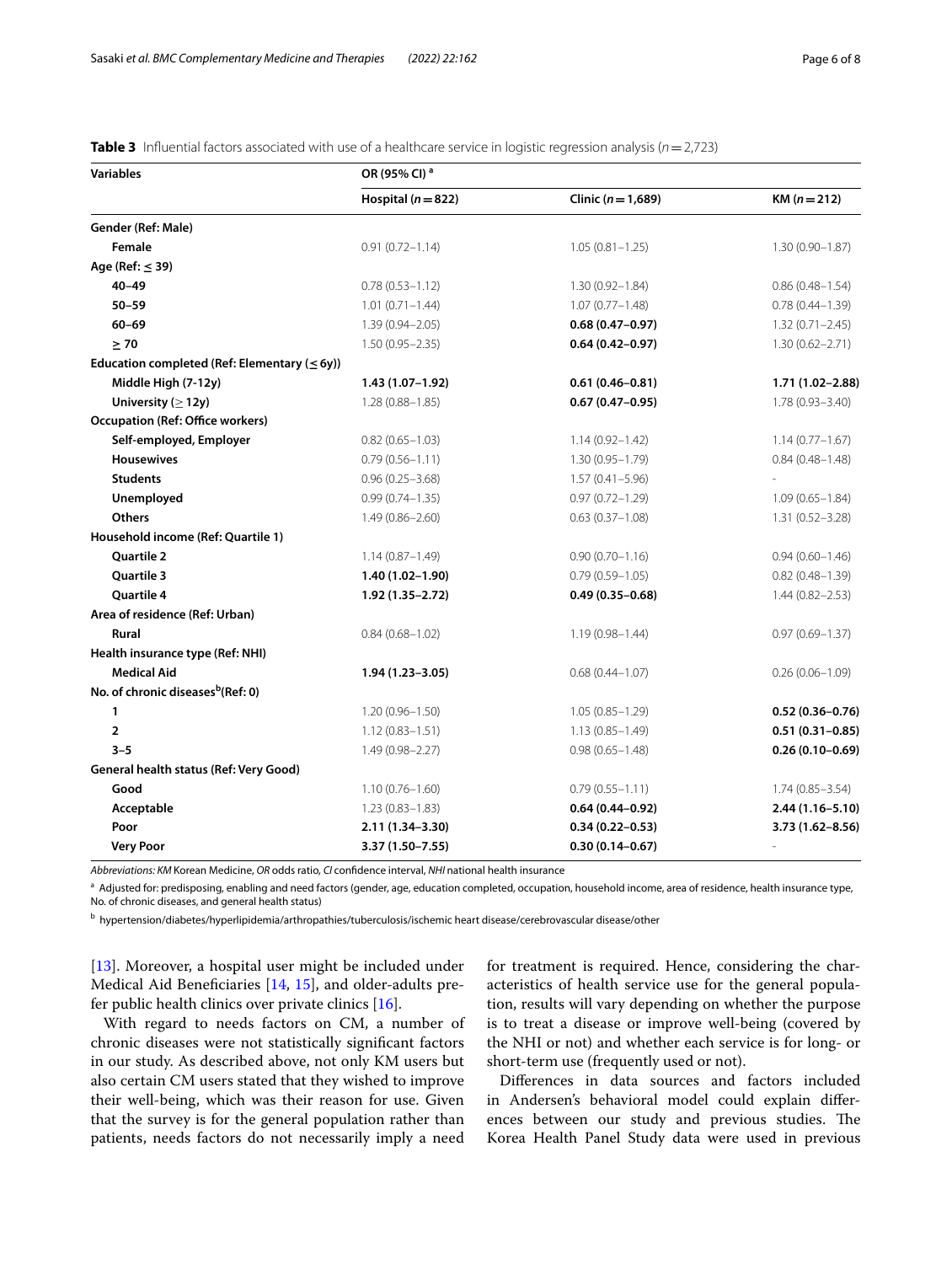comparisons between CM and KM use [\[17](#page-7-11)]. Although the survey included questions about marital status and private health insurance, it did not address constant use; accordingly, diferences between surveys would likely afect the outcomes of analyses. Moreover, Andersen's behavioral model has evolved with improvements over time (updates in 1975, 1995, and 2003). Therefore, researchers can choose a model for analysis based on the process. Previous studies of KM mainly applied the 1975 or 1995 model because data sources limited the factors available for analysis. Particularly, challenging to investigate external environmental characteristics (e.g., healthcare systems) [[6](#page-7-0)]. A previous study indicated that socioeconomic status likely determined the decisions of CM and KM use [\[4](#page-6-5)]. Further studies are needed to analyze and compare healthcare services based on these aspects.

Several limitations of this study should be acknowledged. First, a risk of nonresponse bias may exist. Second, the risk of recall bias may also occur due to the retrospective survey design. Third, the questionnaire inquired about the most recent use of healthcare services since January 2017, and the sample would have included respondents who used more than one healthcare service. In other words, multiple-healthcare users were not controlled and did not strictly compare CM and KM. Moreover, the number of KM in our study was relatively small. However, this survey benefted from the use of the same questionnaire to determine the current state of use of both systems.

## **Conclusions**

Our secondary data analysis from a nationwide cross-sectional survey compared KM and CM use in the Korean population. A logistic regression analysis based on Andersen's behavioral model indicates that people with a higher number of chronic diseases were statistically less likely to use KM. No similar association was observed in CM use. Meanwhile, people with high incomes were statistically likely to use hospitals but were less likely to use clinics. Factors infuencing the use of CM and KM were found to be different. These findings suggest that the different characteristics and needs of users opting for CM and KM should be considered in formulating healthcare policies.

## **Supplementary Information**

The online version contains supplementary material available at [https://doi.](https://doi.org/10.1186/s12906-022-03641-x) [org/10.1186/s12906-022-03641-x.](https://doi.org/10.1186/s12906-022-03641-x)

<span id="page-6-4"></span>**Additional fle 1: Supplementary Table 1.** Defnitions for Healthcare Services in this Study. **Supplementary Fig. 1.** Flowchart of the Selection Process.

#### **Acknowledgements**

The authors would like to thank Enago [\(www.enago.jp\)](http://www.enago.jp) for the English language review. We also thank Bo-Young Youn for the English language editing.

#### **Authors' contributions**

BHJ, SGK, and YCS conceptualized this study. CC and YS conducted the analyses. YS wrote the main manuscript. JSP and SP revised the manuscript. All authors critically commented on the manuscript and approved the fnal version.

#### **Funding**

None.

#### **Availability of data and materials**

Datasets generated in the current study are available in the Korea Institute for Health and Social Afairs repository, [https://data.kihasa.re.kr/kihasa/main.html.](https://data.kihasa.re.kr/kihasa/main.html)

#### **Declarations**

## **Ethics approval and consent to participate**

 This research was reviewed and approved by the institutional review board of Kyung Hee University (approval number: KHSIRB-19-156[EA]). We confrm that all methods were carried out in accordance with relevant guidelines and regulations.

#### **Consent for publication**

Not applicable.

#### **Competing interests**

The authors declare no competing interests.

## **Author details**

<sup>1</sup> Policy Promotion Department, Institute for Health Economics and Policy, Association for Health Economics Research and Social Insurance and Welfare, 1-5-11, Nishi-Shimbashi, Minato-ku, Tokyo 105-0003, Japan. <sup>2</sup>Department of Preventive Medicine, College of Korean Medicine, Semyung University, 65 Semyeong-ro, Jecheon, Chungcheongbuk-do 27136, Republic of Korea. <sup>3</sup> Department of Preventive Medicine, College of Korean Medicine, Daejeon University, 62 Daehak-ro, Dong-gu, Daejeon 34520, Republic of Korea. <sup>4</sup>Department of Preventive Medicine, College of Korean Medicine, Kyung Hee University, 26 Kyungheedae‑ro, Dongdaemun‑gu, Seoul 02447, Republic of Korea.

Received: 23 October 2021 Accepted: 7 June 2022 Published online: 20 June 2022

## **References**

- <span id="page-6-0"></span>1. Ministry of Health and Welfare, National Development Institute of Korean Medicine. Report on Usage and Consumption of Korean Medicine 2017; Basic report (for citizens). [https://www.koms.or.kr/board/researchReport/](https://www.koms.or.kr/board/researchReport/view.do?post_no=45&menu_no=21) view.do?post\_no=45&menu\_no=21. Accessed 23 Jan 2022. [In Korean]
- <span id="page-6-1"></span>2. [Korea Institute of Oriental Medicine, K](https://www.koms.or.kr/board/researchReport/view.do?post_no=45&menu_no=21)orea Oriental Medicine Association, Korean Traditional Medicine Foundation, Graduate School of Oriental Medicine, Pusan National University. 2018 Year Book of Traditional Korean Medicine. Daejeon Korea. [https://www.kiom.re.kr/brdartcl/boardartic](https://www.kiom.re.kr/brdartcl/boardarticleView.do?menu_nix=WUNNW2Aq&brd_id=BDIDX_o9YEVvNb40b134N1Rt17aq&cont_idx=9) leView.do?menu\_nix=WUNNW2Aq&brd\_id=[BDIDX\\_o9YEVvNb40b134N](https://www.kiom.re.kr/brdartcl/boardarticleView.do?menu_nix=WUNNW2Aq&brd_id=BDIDX_o9YEVvNb40b134N1Rt17aq&cont_idx=9) [1Rt17aq&cont\\_idx](https://www.kiom.re.kr/brdartcl/boardarticleView.do?menu_nix=WUNNW2Aq&brd_id=BDIDX_o9YEVvNb40b134N1Rt17aq&cont_idx=9)=9. Accessed 23 Jan 2022. [In Korean]
- <span id="page-6-2"></span>3. Kim D, Lim B, Kim C. Relationship between patient satisfaction with medical doctors and the use of traditional Korean medicine in Korea. BMC Complement Altern Med. 2015;15:355.
- <span id="page-6-5"></span>4. Park JE., Kwon S. Determinants of the utilization of oriental medical services by the elderly. J Korean Oriental Med. 2011;32:97–108. [In Korean, English abstract].
- <span id="page-6-3"></span>5. Choi JH, Kang S, You CH, Kwon YD. The determinants of choosing traditional Korean medicine or conventional medicine: fndings from the Korea Health Panel. Evid Based Complement Alternat Med. 2015;2015:147408.